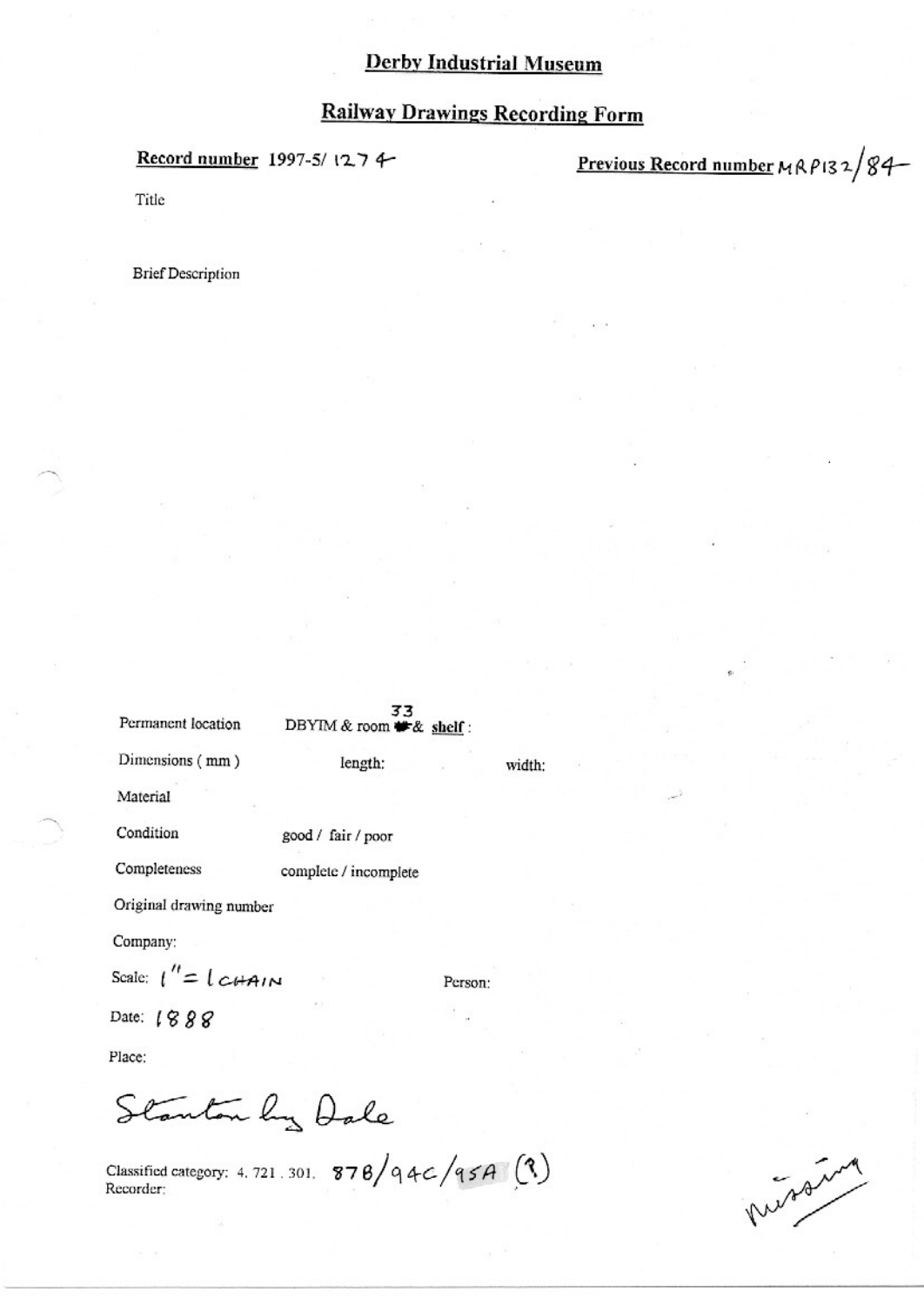# Railway Drawings Recording Form

Record number  $1971 - 384 / 477$ 

C المستجمع المستجمع المستجمع المستجمع المستجمع المستجمع المستجمع المستجمع المستجمع ነገግሮ<br>1473

TELL

Title

Š

Midland Railway

**Ericf Description** 

Denmarkson, Edward

¢

| теливлени юсанов                                                             | DBYTM & room 49 & shelf: $(7$ |                                 |              |
|------------------------------------------------------------------------------|-------------------------------|---------------------------------|--------------|
| Dimensions (mm)                                                              |                               | length: $\{S \in \mathcal{O}\}$ | width: $356$ |
| Material                                                                     | Fabric                        |                                 |              |
| Condition                                                                    | good / <i>fait / poor</i>     |                                 |              |
| Completeness                                                                 | complete / incomplete "       |                                 |              |
| Original drawing number $A \frac{843}{15}$ $\beta \ell_{\text{max}} + 10/15$ |                               |                                 |              |
| Company: MR                                                                  |                               |                                 |              |
| Scale: $\int^{\eta} = 40$ PEE T                                              |                               | Person:                         |              |
| Date: 21 April 1915                                                          |                               |                                 |              |
| Place:                                                                       |                               |                                 |              |
| Stouton                                                                      |                               |                                 |              |

Classified category:  $4.721.301.957$ Recorder:  $\frac{144}{2}$  21/2/2003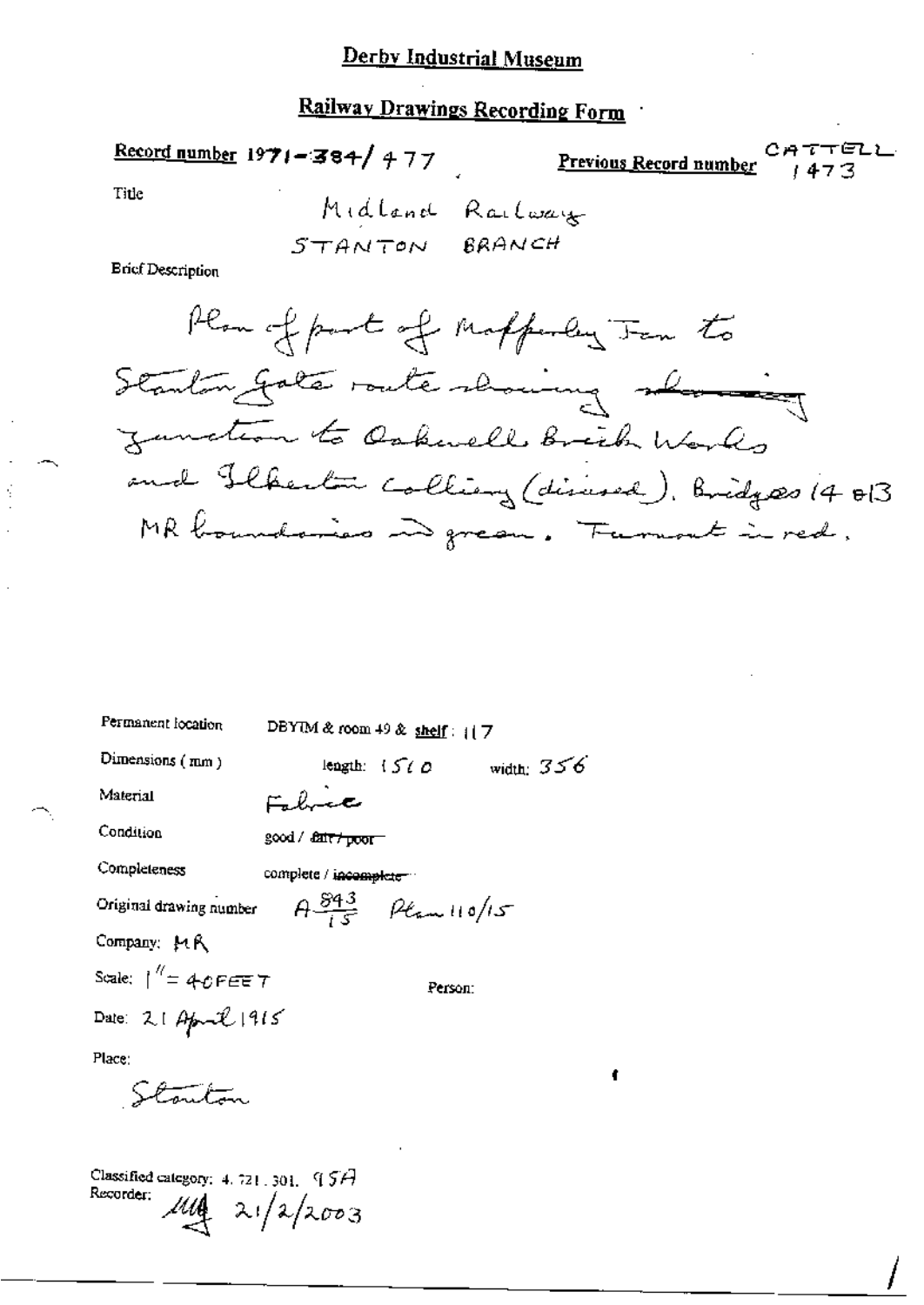#### **Railway Drawings Recording Form**

Record number 1997-5/ 2009 4475 1217 Previous Record number ARP 32/712 Title B.T.C. (RAILWAY EXECUTIVE) LLKESTON MANNERS COLLIERY - N.C.B. **Brief Description** Flam of trades into manners colling from Hermon; Shipley Colling and shown maintenance schedules. Plannet coloured.

| Permanent location                                                            | DBYIM & room 49 & shelf : $\Rightarrow$ (10)                               |
|-------------------------------------------------------------------------------|----------------------------------------------------------------------------|
| Dimensions (mm)                                                               | length: $2330$<br>width: $605$                                             |
| Material                                                                      | Francingfolivaic                                                           |
| Condition                                                                     | good / <del>-fair / poor</del>                                             |
| Completeness                                                                  | complete / incomplete ~                                                    |
| Original drawing number                                                       | ,640                                                                       |
| Company: $BTC$                                                                |                                                                            |
| Scale: $1^{4} = 4$ -O FEE T                                                   | Purson:                                                                    |
| Date: $1949 - 1950$                                                           |                                                                            |
| Place:                                                                        |                                                                            |
| Félución                                                                      |                                                                            |
|                                                                               | Hammers Collian                                                            |
| Recorder: $\mathcal{L}\mathcal{L}\mathcal{L}(-\epsilon/2)\mathcal{L}\epsilon$ | Classified category: 4.731-301. $\circ \circ$ , 95D, 95 $\circ$ , 95A, 87B |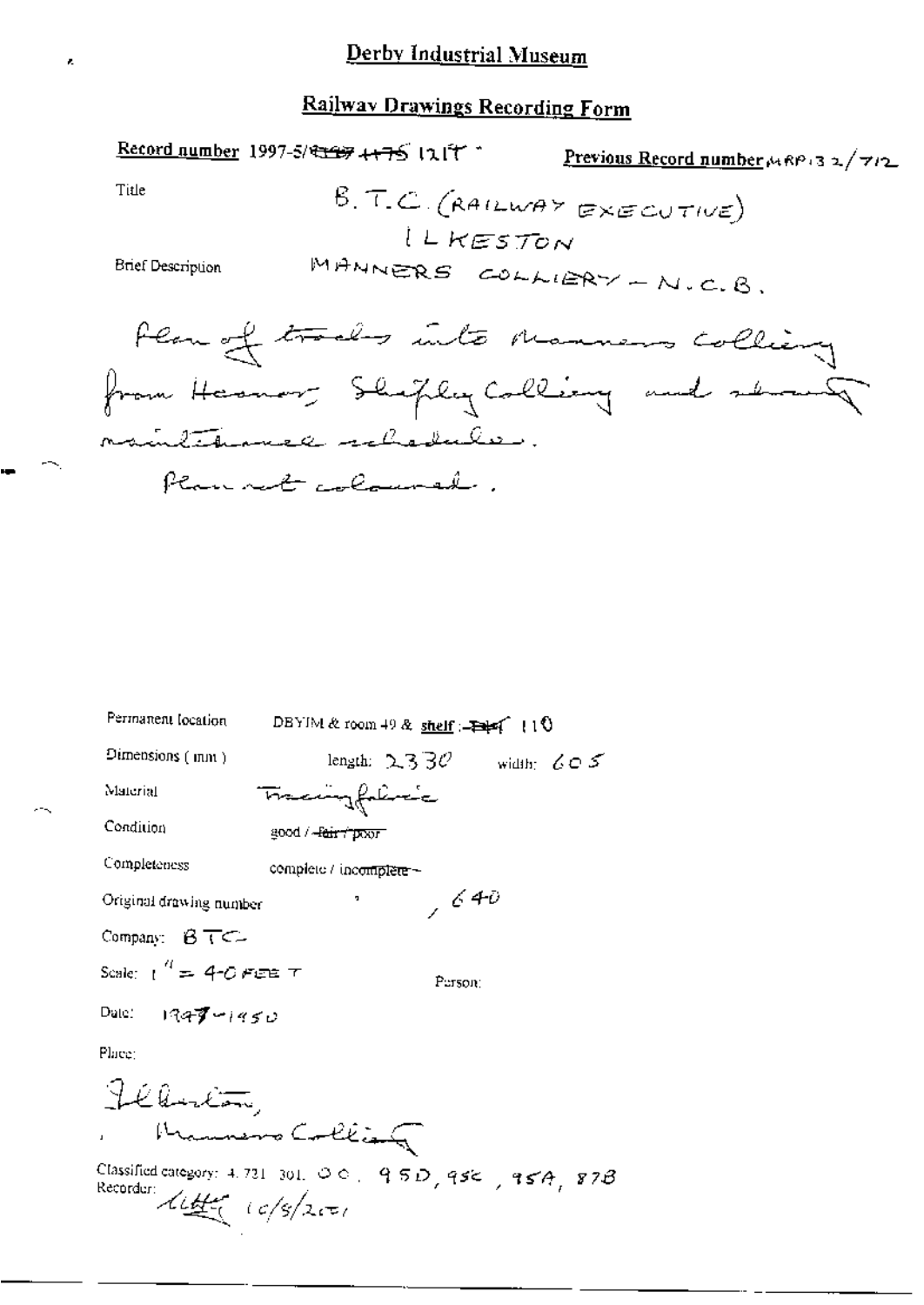#### **Railway Drawings Recording Form**

Record number 1997-5/ N24-167 1206

Previous Record number

Title

County of Derby

**Brief Description** 

formel of Stanton by Dale. Parish of Flaston. Hern of land strach slowing watercourse<br>deviation and land rold to Starten Fronto.<br>Bounded by branch line to Nultrock Colliany.

| Permanent location                     | DBYIM & room 49 & shelf: $\frac{d^2}{dx^2}$     0 |                                |  |
|----------------------------------------|---------------------------------------------------|--------------------------------|--|
| Dimensions (mm)                        | length: $660$                                     | width: $475$                   |  |
| Material                               |                                                   |                                |  |
| Condition                              | Poper on folice                                   |                                |  |
| Completeness                           | complete / incomplete-                            |                                |  |
| Original drawing mumber                |                                                   |                                |  |
| Company: $M$ R                         |                                                   |                                |  |
| Scale: $\vert \ ^{n}$ = $\vert$ c HAIM |                                                   | Person: $\subset \mathcal{ID}$ |  |
| Date: Nov 1888                         |                                                   |                                |  |
| Place:                                 |                                                   |                                |  |

 $400$ 

95B I<br>Classified category:  $4, 721, 301$ Recorder:  $10.119$   $6/7/2001$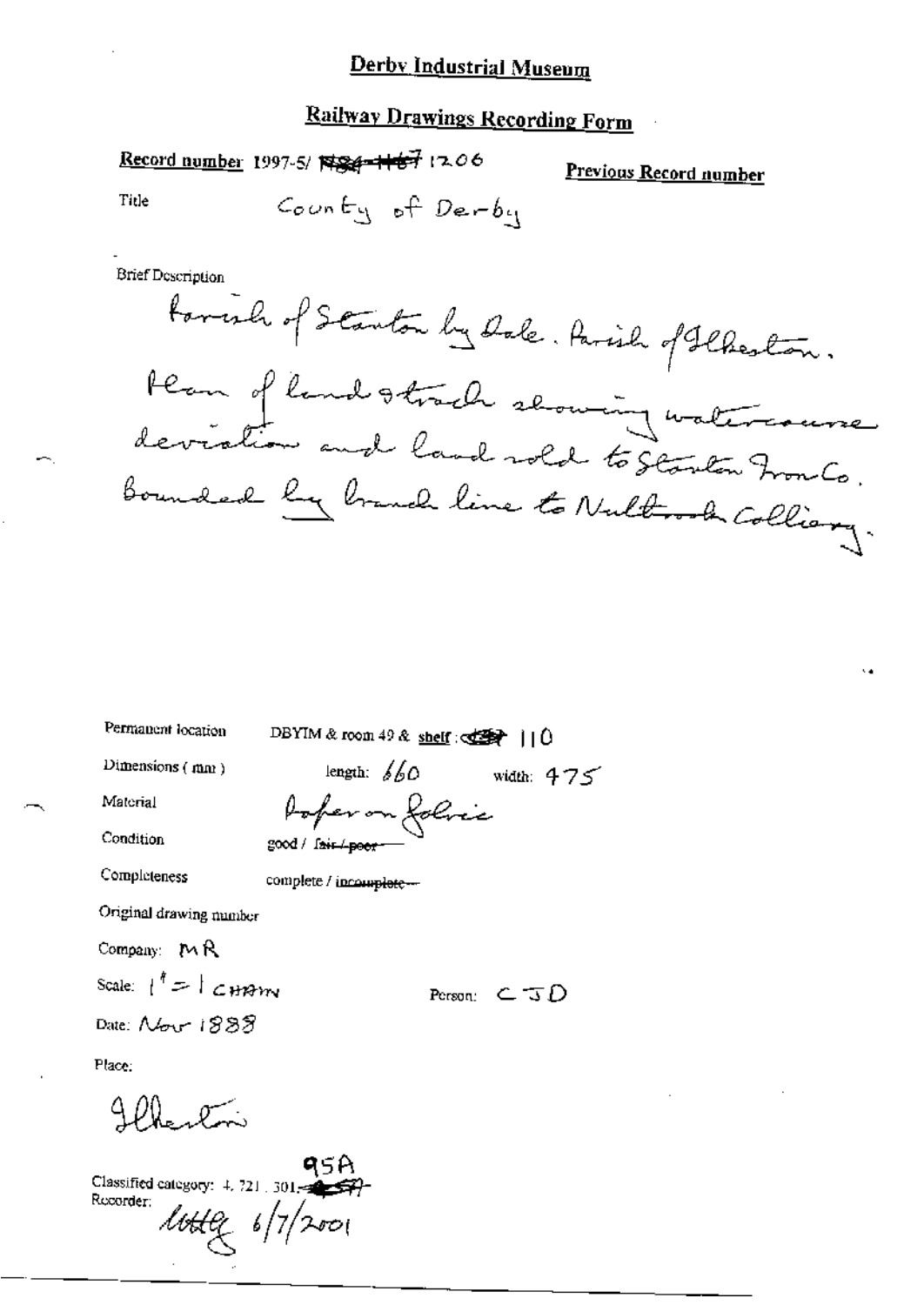# Railway Drawings Recording Form

| <b>Record number</b> 1997-5/930. $\mathbf{I} \rightarrow \mathcal{S}$ |                              |                                  |              | Previous Record number MRP132/102 文                                   |
|-----------------------------------------------------------------------|------------------------------|----------------------------------|--------------|-----------------------------------------------------------------------|
| Tille                                                                 |                              | MIOLANO RAILWAY                  |              |                                                                       |
|                                                                       |                              | STANTON AND SHIPLEY<br>BRAN CH   |              |                                                                       |
|                                                                       |                              |                                  |              | Brier Description Bound sels of Contract Plans & Sections from zuntis |
| off Standon Branch to Nullmork Collings                               |                              |                                  |              |                                                                       |
|                                                                       |                              | <u>BOOK 1</u>                    |              |                                                                       |
| Location                                                              |                              | $P_{\text{max}}$                 |              | Section                                                               |
|                                                                       |                              | OM OO CH - OM 49 CH 1997-5/930.1 |              | $1997 - 5/930.5$                                                      |
| OM 49 CH - IM 40 CH 1997-5/930.2                                      |                              |                                  |              | $1997 - 5/930.6$                                                      |
| $1M40cH - 2M30cH$ $1997-5/930.3$                                      |                              |                                  |              | $(997 - 5)$ 9 30. 7                                                   |
| 2м 30сн - 3м 37сн                                                     |                              | $1997 - 5/930.9$                 |              | $1997 - 5930.8$                                                       |
| Permanent location                                                    | DBYIM & room 49 & shelf: 129 | Site details an acpente rheets.  |              |                                                                       |
| Dimensions (mm)                                                       | length: 770                  |                                  | width: $510$ |                                                                       |
| Material                                                              | Kafer                        |                                  |              |                                                                       |
| Condition                                                             | send/fair/peor               |                                  |              |                                                                       |
| Completeness                                                          | complete / incomplete-       |                                  |              |                                                                       |
| Original drawing number                                               |                              |                                  |              |                                                                       |
| Company: $M$ R                                                        |                              |                                  |              |                                                                       |
| Scale: $\frac{\rho_{LAN}}{SEDnew}$ $t'' = 2\frac{L}{2}$ chains        |                              | Person:                          |              |                                                                       |

 $t''$  = 25 FEET  $\underline{\vee}$  ERT Date:

Place;

 $\cdot -$ 

k mg

Stanton - Nutter &

Classified category: 4, 721, 301,  $95A$ Recorder una 22/10/1999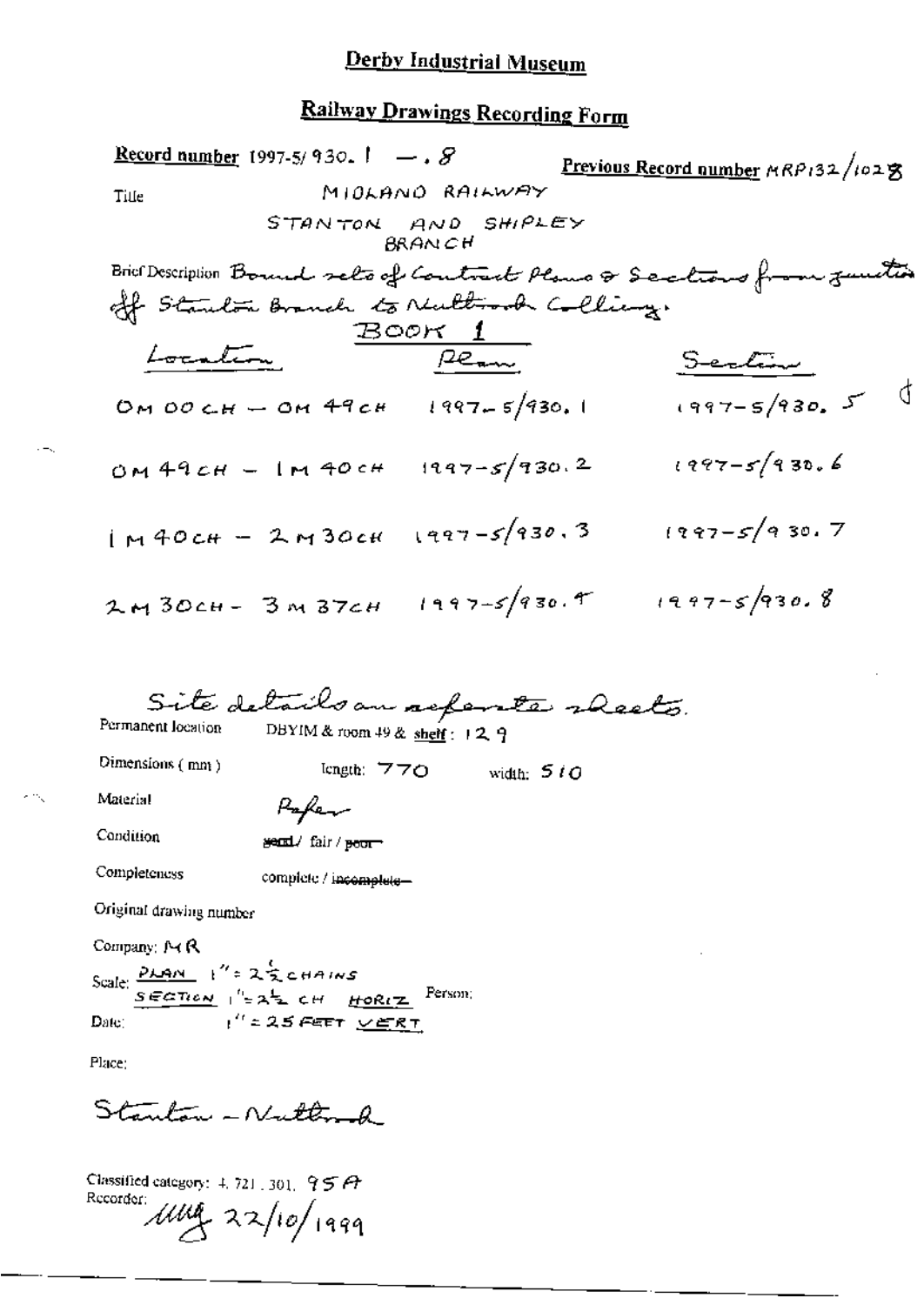# Railway Drawings Recording Form

|                                                                                   | Record upmber 1997-5/930.9 - 16                                 |                                |              | Previous Record number MRP132/1027                                    |
|-----------------------------------------------------------------------------------|-----------------------------------------------------------------|--------------------------------|--------------|-----------------------------------------------------------------------|
| Tirle                                                                             |                                                                 | MIDLAND RAILWAY                |              |                                                                       |
|                                                                                   |                                                                 | STANTON AND SHIPLEY<br>BRAN CH |              |                                                                       |
|                                                                                   |                                                                 |                                |              | Brief Description Bound sets of Contract Plans & Sections from Junite |
|                                                                                   | off Starten Branch to Nulling.                                  |                                |              |                                                                       |
|                                                                                   |                                                                 | $rac{BOCK}{P_{\text{max}}}$    |              |                                                                       |
| Location                                                                          |                                                                 |                                |              | <u>Section</u>                                                        |
|                                                                                   | OM OO CH - OM 49 CH 1997-5/930.9                                |                                |              | $1997 - 5/930.13$                                                     |
|                                                                                   | OM 49 CH - IM 40 CH 1997-5/930.10                               |                                |              | $1987 - 5/930.14$                                                     |
|                                                                                   | $17400 + 2228$                                                  |                                |              | $1997 - 5/930.15$                                                     |
| $2.430cm - 3.437cm$                                                               |                                                                 | $i + 97 - 5/930.12$            |              | $1997 - 593c.16$                                                      |
| Permanent location                                                                | Site details an aspente sheets.<br>DBYIM & room 49 & shelf: 129 |                                |              |                                                                       |
| Dimensions (mm)                                                                   | leagh: 770                                                      |                                | width: $510$ |                                                                       |
| Material                                                                          | Kafeen                                                          |                                |              |                                                                       |
| Condition                                                                         | year fair / poor                                                |                                |              |                                                                       |
| Completeness                                                                      | complete / incomplete-                                          |                                |              |                                                                       |
| Original drawing number                                                           |                                                                 |                                |              |                                                                       |
| Company: 14 R                                                                     |                                                                 |                                |              |                                                                       |
| Scale: $\frac{P_{\mathcal{L}AN}}{P_{\mathcal{L}IN}}$ $v'' = 2\frac{1}{2}$ c HAINS |                                                                 |                                |              |                                                                       |

 $\frac{1}{\sqrt{2}}$  SECTION  $\frac{1}{2}$  (  $\frac{1}{2}$  CH  $\frac{1}{2}$  CA  $\frac{1}{2}$  Person:  $\frac{1}{1}$  = 25 FEET  $\sqrt{25}$ Date:

Place:

 $\tilde{\mathbb{R}}_q$ 

Stanton - Nutterok

Classified entegory,  $4.731$ ,  $301$ ,  $957$ Recorder  $1114 - 22/10/1999$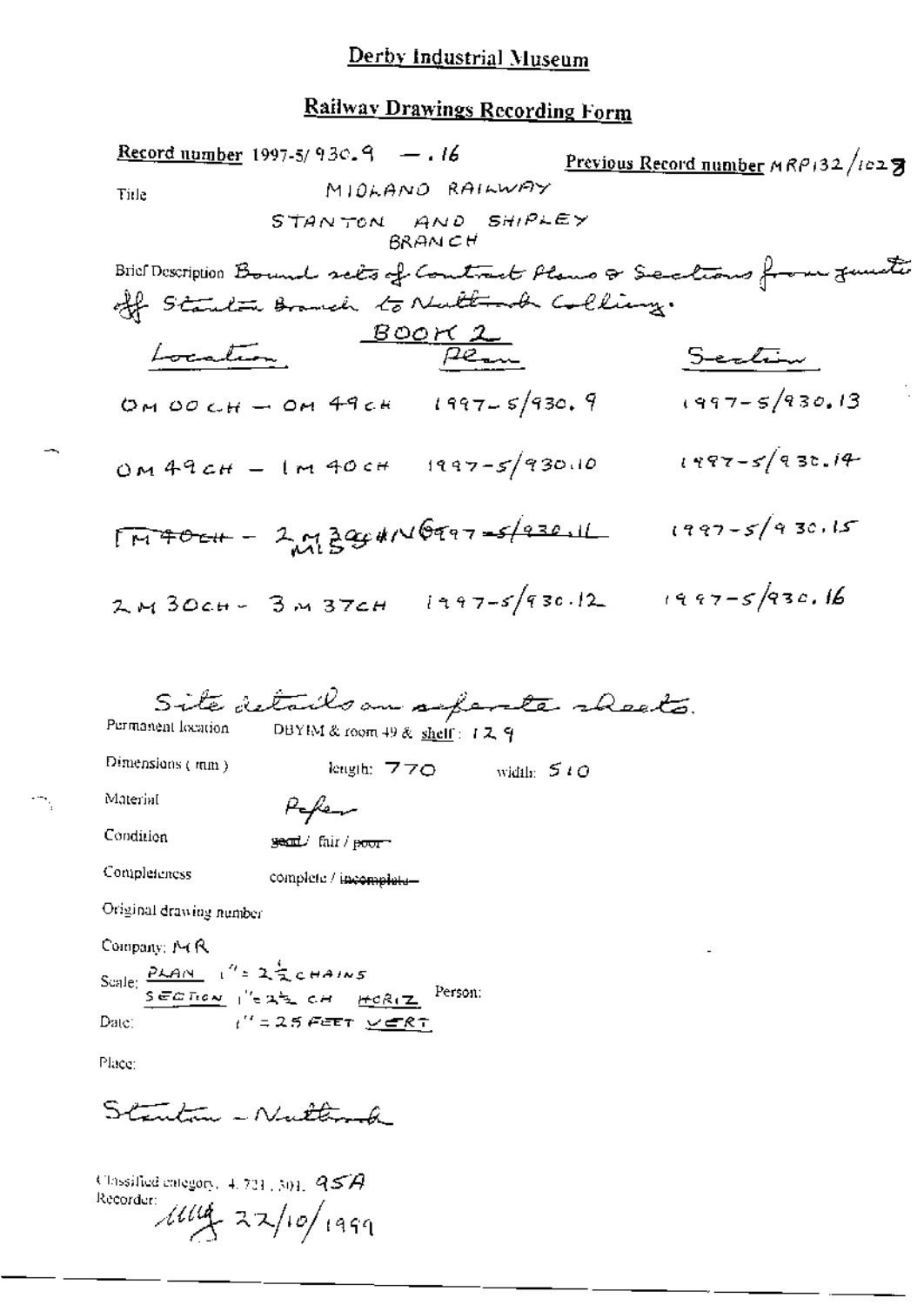# Railway Drawings Recording Form

|                                                              | Record number 1997-5/930, 17 $-$ . 24-                           |                                 | Previous Record number NRP132/1028                                    |
|--------------------------------------------------------------|------------------------------------------------------------------|---------------------------------|-----------------------------------------------------------------------|
| Title                                                        |                                                                  | MIOLANO RAILWAY                 |                                                                       |
|                                                              |                                                                  | STANTON AND SHIPLEY<br>BRAN C H |                                                                       |
|                                                              |                                                                  |                                 | Brief Description Bound selo of Contract Plans & Sections from junite |
|                                                              | off Standon Branch to Nuttorod Colling.                          |                                 |                                                                       |
|                                                              |                                                                  | $rac{BOM3}{P_{env}}$            |                                                                       |
| Location                                                     |                                                                  |                                 | Scation                                                               |
|                                                              | OM OO CH - OH 49 CH = 1997-5/930.17                              |                                 | $1997 - 5/930.21$                                                     |
|                                                              | $OM49CH - IM40CH - 1997-S/930.18$                                |                                 | $1997 - 5/930.22$                                                     |
| $1M40cH - 2M30cH$                                            |                                                                  | $1997 - 5/930.19$               | $(997 - 5)$ 9 30.23                                                   |
| 2м 30сн- 3м з7сн                                             |                                                                  | $1997 - 5/930.20$               | $1997 - 5/93c.24$                                                     |
| Permanent location                                           | Site details an separate sheets.<br>DBYIM& room 49 & shelf: 12 9 |                                 |                                                                       |
| Dimensions (mm)                                              | length: $770$                                                    | width: $510$                    |                                                                       |
| Material                                                     | سينطهط                                                           |                                 |                                                                       |
| Condition                                                    | geord fair / poorn                                               |                                 |                                                                       |
| Completeness                                                 | complete / incomplete-                                           |                                 |                                                                       |
| Original drawing nunder                                      |                                                                  |                                 |                                                                       |
| Company: 14 R                                                |                                                                  |                                 |                                                                       |
| Scale: $\frac{\rho_{kA N}}{N}$ $1''$ = $2\frac{1}{2}$ chains |                                                                  |                                 |                                                                       |
| Date:                                                        | SECTION I'LE ALE CH HORIZ<br>I''= 25 FEET <u>verr</u>            | Person:                         |                                                                       |
| Place:                                                       |                                                                  |                                 |                                                                       |

Stanton - Nutterode

÷,

Classified category:  $4, 724, 301, 9574$ Recorder  $1114 - 22/10/1999$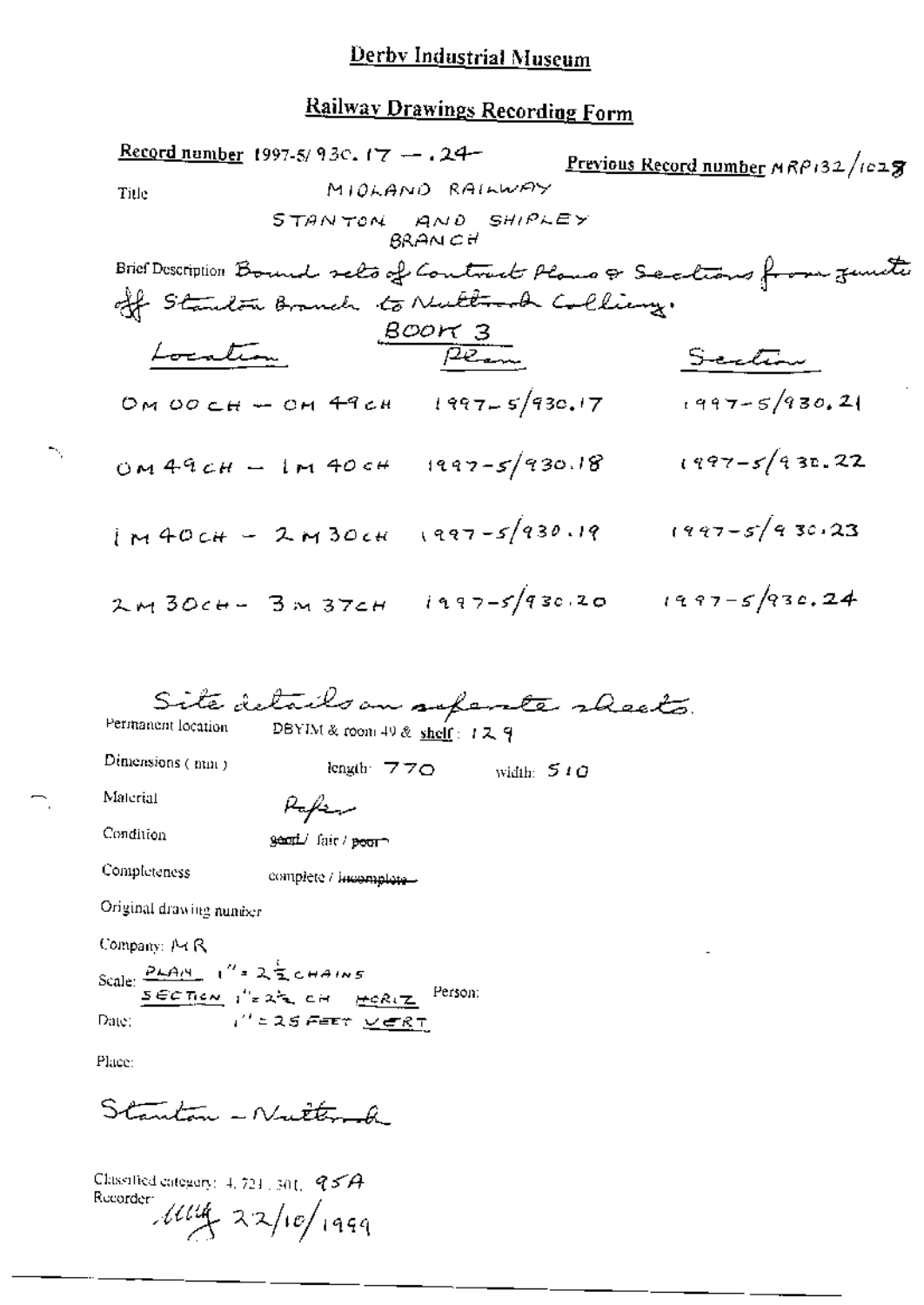### **Railway Drawings Recording Form**

<u>Record number</u> 1997-5/93c,  $25 - 32$ Previous Record number MRP132/1028 MIOLAND RAILWAY Title STANTON AND SHIPLEY **BRANCH** Brief Description Bound sels of Contracts Plans & Sections from junits off Starten Branch to Nultrock Colling. <u>bocation</u> Book4 Scattin OM OO CH - OM 49 CH 1997-5/930.25  $1997 - 5/930.29$ UM 49 CH - IM 40 CH 1997-5/930.26 1997-5/930.30  $1 + 40cH - 2 + 30cH$   $(997 - 5/930.27$   $(997 - 5/930.36)$ 2M30CH- 3M37CH 1997-5/930.28 1997-5/930.32 Site details on seferate sheets Permanent location DBYIM & room 49 & shelf: 129 Dimensions  $(mn)$ length:  $770$  width:  $510$ Material  $P$ afran Condition secut/ fair/ pecr-Completeness complete / incomplete-Original drawing number Company: Pt R Scale:  $\frac{P_{\mathcal{A},\mathcal{A},\mathcal{N}}}{S_{\mathcal{A},\mathcal{B},\mathcal{C}}}\cdot \int_{0}^{0} z \mathcal{A}_{\mathcal{A},\mathcal{C},\mathcal{C}}^{T} \mathcal{A}_{\mathcal{A},\mathcal{C},\mathcal{C}}$   $\mathcal{A}_{\mathcal{A},\mathcal{C},\mathcal{C},\mathcal{C}}^{T}$  Person:  $t''$  = 25 Fer  $v$  er R  $\tau$ Date:

Place:

Stanton - Nuttorak

Classified category:  $4.7211301.9574$ Recorder:  $\mu u_4$  22/10/1999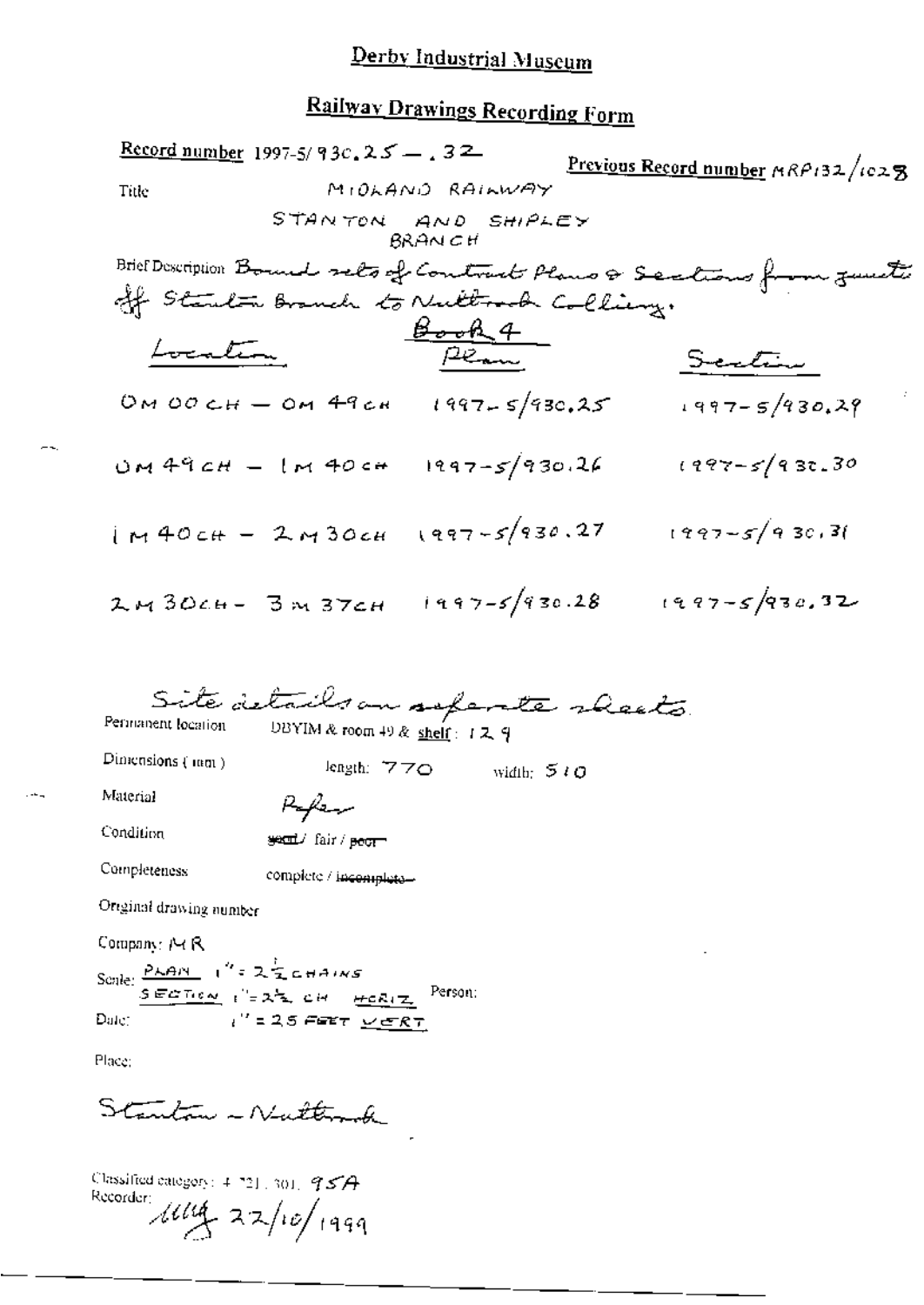#### **Railway Drawings Recording Form**

<u>Record number</u> 1997-5/93c, 33  $-$ , 40 Previous Record number  $MRP_{132}/log 2$ MIDLAND RAILWAY Title STANTON AND SHIPLEY **BRANCH** Brief Description Bound sets of Contract Plans & Sections from junita off Stanlow Branch to Nultrook Colling.  $\frac{\text{Born}5}{\text{Pear}}$ Location Section OM DO CH - OM 49 CH 1997-5/930.33  $1997 - 5/930.37$ OM 49CH - IM 40CH 1997-5/930.34 1997-5/930.38  $1 \times 40$ cH - 2 M 30cH (997-5/930.35 1997-5/930.39 2M30ch- 3M37ch 1997-5/930.36 1997-5/930.40 Site details an aspente rheats. Permanent location DBYIM & room 49 & shelf: 129 Dimensions (nun.) length:  $770$  width:  $510$ Material Paper Condition geod/ fair / peor Completeness complete / incomplete -Original drawing number Company: Pt R Scale:  $\frac{P(A|N)}{SEDI(C|N)}$ , "=  $2\frac{1}{2}$  c H  $HCl(X)$  Person:

 $t^{\prime\prime}$  = 25 Feet <u>verk</u>t Date, i

Place.

Stanton - Nuttond

Classified entegory,  $4.721$ , 301  $95A$ Recorder:  $\mu u_1 = 22/10/1999$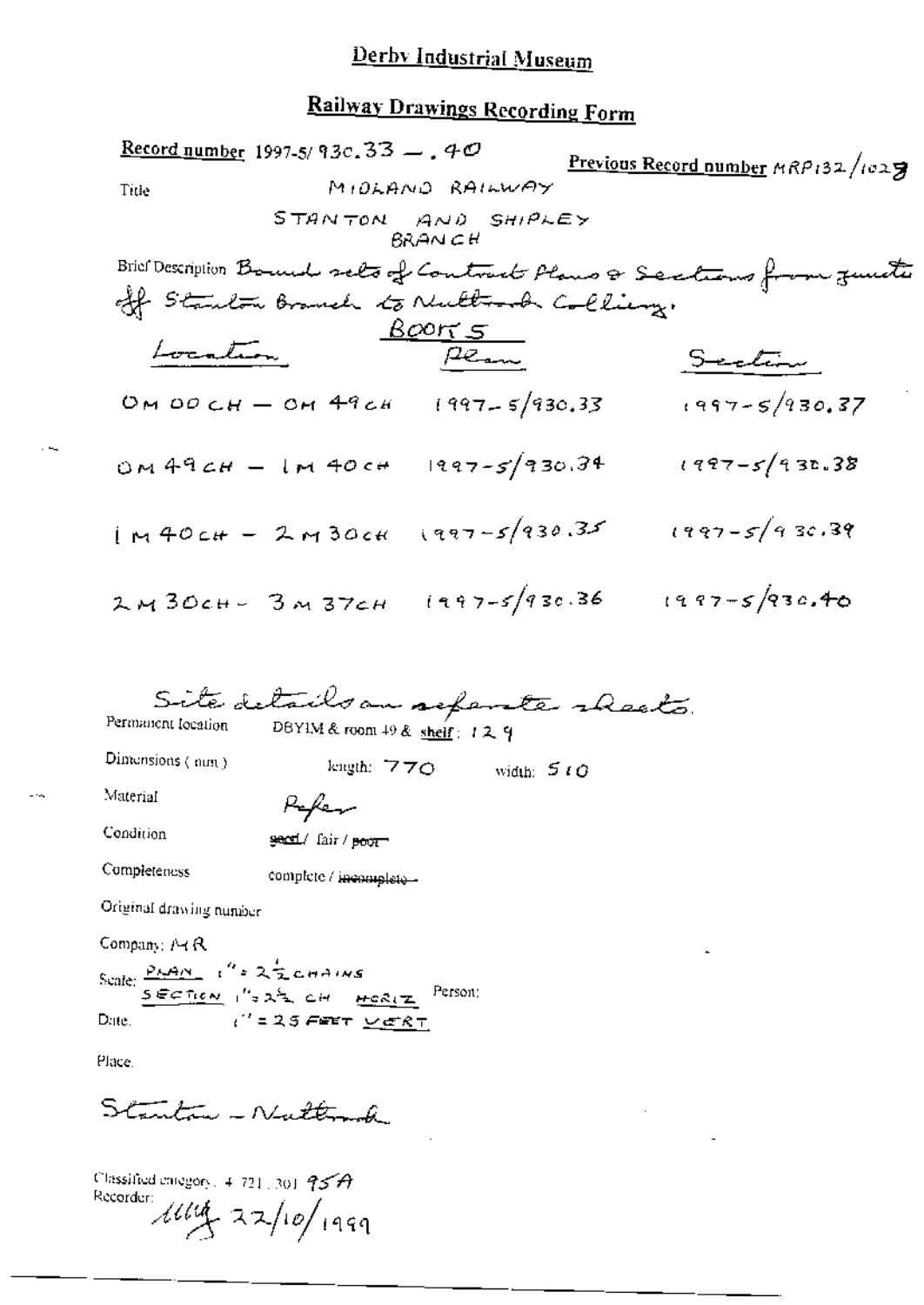# **Railway Drawings Recording Form**

|                                                                  | Record number 1997-5/930. 41 - . \$ 44  |                  | Previous Record number MRP132/1028                                    |
|------------------------------------------------------------------|-----------------------------------------|------------------|-----------------------------------------------------------------------|
| Title                                                            |                                         | MIDLAND RAILWAY  |                                                                       |
|                                                                  | STANTON AND SHIPLEY                     | <b>BRANCH</b>    |                                                                       |
|                                                                  |                                         |                  | Brief Description Bound sets of Contract Rises & Sections from Junite |
|                                                                  | off Stanlow Branch to Nultrook Colling. |                  |                                                                       |
|                                                                  |                                         | Book 6           |                                                                       |
|                                                                  |                                         | Partino          | Section                                                               |
|                                                                  | OM OO CH - OM 49 CH 1997-5/930.41       |                  | $697 - 6/930.45$                                                      |
|                                                                  | $OM49CH - IM40CH 1997-S/930.42$         |                  | $1997 - 57930.46$                                                     |
|                                                                  | $1M40cH - 2M30cH$ $1997-5/930.43$       |                  | $1997 - 57930.47$                                                     |
| 2M30cH - 3M37cH                                                  |                                         | $1997 - 593c.44$ | 1995980.48                                                            |
|                                                                  |                                         |                  |                                                                       |
|                                                                  | Site details an separate rheets.        |                  |                                                                       |
| Permanent location                                               | DBYIM & room 49 & shelf: $129$          |                  |                                                                       |
| Dimensions (mm)                                                  | length: 770                             | width: $510$     |                                                                       |
| Material                                                         | Haken                                   |                  |                                                                       |
| Condition                                                        | secal/fair/poor                         |                  |                                                                       |
| Completeness                                                     | complete / incomplete-                  |                  |                                                                       |
| Original drawing number                                          |                                         |                  |                                                                       |
| Company: $M$ R                                                   |                                         |                  |                                                                       |
| Scale:                                                           |                                         | Person:          |                                                                       |
| $S \in C \cap c \times \sqrt{2} \times 2^{\frac{1}{2}}$<br>Date: | HCRIZ<br>$1''$ = 25 FEET $VERT$         |                  |                                                                       |
|                                                                  |                                         |                  |                                                                       |

Place:

Stanton - Nuttond

Classified category: 4.721.301.95A<br>Recorder:<br>  $16\sqrt{4\pi}$  22/10/1999